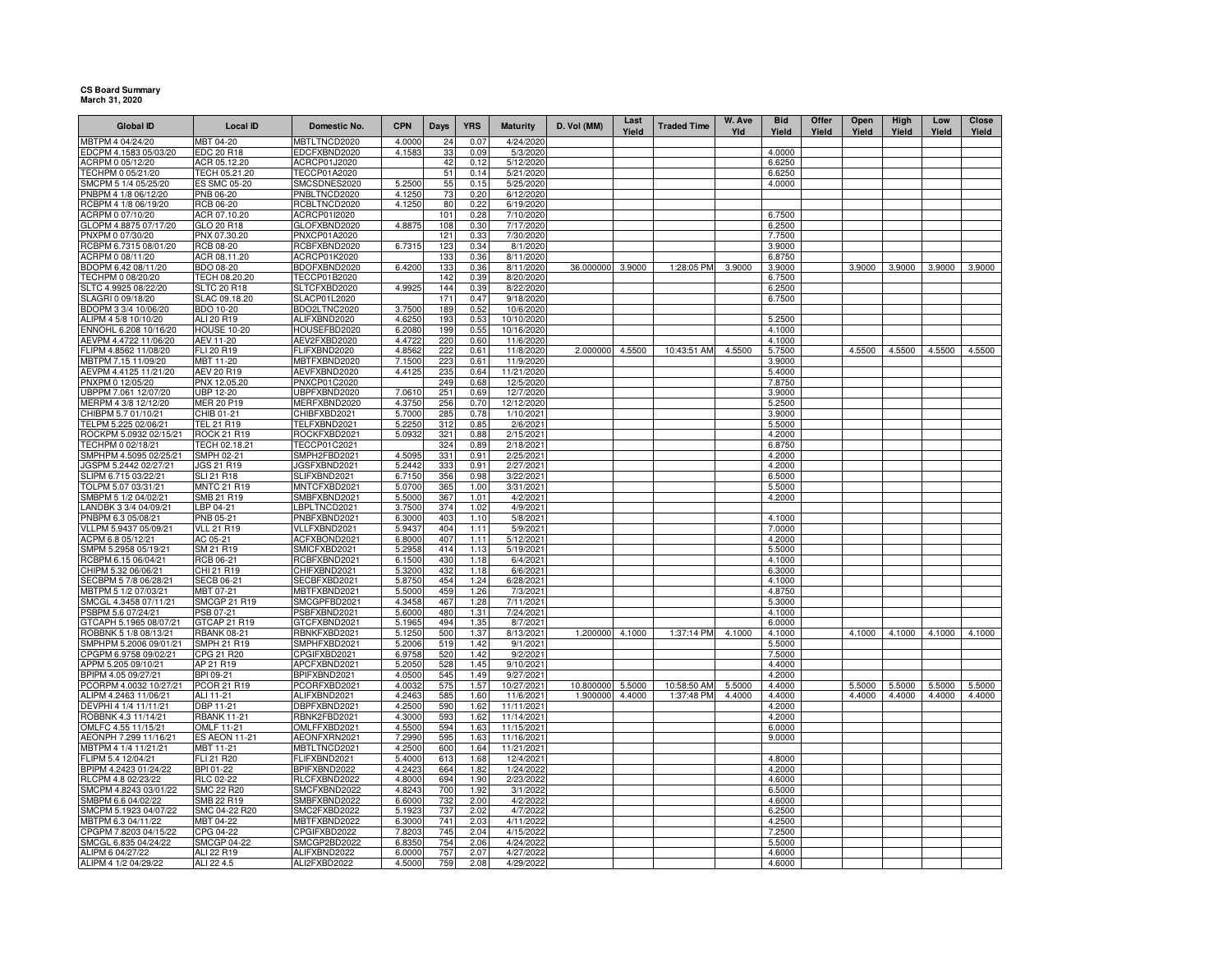| <b>Global ID</b>                                | <b>Local ID</b>                  | Domestic No.                 | <b>CPN</b>       | Days             | <b>YRS</b>   | <b>Maturity</b>         | D. Vol (MM)      | Last<br>Yield | <b>Traded Time</b> | W. Ave<br>Yld | <b>Bid</b><br>Yield | Offer<br>Yield | Open<br>Yield | High<br>Yield | Low<br>Yield | Close<br>Yield |
|-------------------------------------------------|----------------------------------|------------------------------|------------------|------------------|--------------|-------------------------|------------------|---------------|--------------------|---------------|---------------------|----------------|---------------|---------------|--------------|----------------|
| PSBPM 3 1/2 04/30/22                            | PSB 04-22                        | PSBLTNCD2022                 | 3.5000           | 760              | 2.08         | 4/30/2022               |                  |               |                    |               |                     |                |               |               |              |                |
| SMPHPM 6.2223 05/17/22                          | SMPH 05-22                       | SMPHFXBD2022                 | 6.2223           | 777              | 2.13         | 5/17/2022               |                  |               |                    |               | 6.5000              |                |               |               |              |                |
| CHIBPM 3 1/4 05/18/22                           | CHIB 05-22                       | CHIBLTNC2022                 | 3.2500           | 778              | 2.13         | 5/18/2022               |                  |               |                    |               |                     |                |               |               |              |                |
| SLTC 5.5796 05/22/22                            | <b>SLTC 22 R20</b><br>UBP 06-22  | SLTCFXBD2022<br>UBPFXBND2022 | 5.5796           | 782<br>794       | 2.14<br>2.17 | 5/22/2022<br>6/3/2022   |                  |               |                    |               | 4.6000              |                |               |               |              |                |
| UBPPM 6 06/03/22<br>PNBPM 3 1/4 06/06/22        | PNB 06-22                        | PNBLTNCD2022                 | 6.0000<br>3.2500 | 797              | 2.18         | 6/6/2022                |                  |               |                    |               | 4.2500              |                |               |               |              |                |
| BPIFAM 4.3 06/16/22                             | <b>BFSB 06-22</b>                | BFSBFXBD2022                 | 4.3000           | 807              | 2.21         | 6/16/2022               |                  |               |                    |               | 4.2500              |                |               |               |              |                |
| ENNOHL 6.131 07/16/22                           | <b>HOUSE 22 R20</b>              | HOUSEFBD2022                 | 6.1310           | 837              | 2.29         | 7/16/2022               |                  |               |                    |               | 6.5000              |                |               |               |              |                |
| SMPM 6.9442 07/16/22                            | SM 22 R19                        | SMICFXBD2022                 | 6.9442           | 837              | 2.29         | 7/16/2022               |                  |               |                    |               | 4.6000              |                |               |               |              |                |
| BDOPM 4.408 08/03/22                            | BDO 08-22                        | BDOFXBND2022                 | 4.4080           | 855              | 2.34         | 8/3/2022                |                  |               |                    |               | 4.3500              |                |               |               |              |                |
| AEVPM 5.0056 08/06/22                           | <b>AEV 22 R20</b>                | AEVFXBND2022                 | 5.0056           | 858              | 2.35         | 8/6/2022                |                  |               |                    |               | 4.6000              |                |               |               |              |                |
| FLIPM 5.3567 08/20/22                           | <b>FLI 22 R20</b>                | FLIFXBND2022                 | 5.3567           | 872              | 2.39         | 8/20/2022               |                  |               |                    |               | 6.2500              |                |               |               |              |                |
| EWPM 4 09/21/22                                 | EW 09-22                         | EWBLTNCD2022                 | 4.0000           | 904              | 2.48         | 9/21/2022               |                  |               |                    |               |                     |                |               |               |              |                |
| PNBPM 3 3/4 10/27/22                            | PNB 10-22                        | PNB2LTNC2022                 | 3.7500           | 940              | 2.57         | 10/27/2022              |                  |               |                    |               |                     |                |               |               |              |                |
| AUBPM 4 5/8 11/07/22                            | AUB 11-22                        | AUBFXBND2022                 | 4.6250           | 951              | 2.60         | 11/7/2022               |                  |               |                    |               | 4.3500              |                |               |               |              |                |
| RCBPM 4.426 11/13/22<br>CHIBPM 3.65 12/02/22    | RCB 11-22<br><b>CHIB 12-22</b>   | RCBFXBND2022<br>CHIB2LTN2022 | 4.4260<br>3.6500 | 957<br>976       | 2.62<br>2.67 | 11/13/2022<br>12/2/2022 |                  |               |                    |               | 4.3500              |                |               |               |              |                |
| ROBBNK 4 1/8 12/16/22                           | <b>RBANK 12-22</b>               | RBANKLTN2022                 | 4.1250           | 990              | 2.71         | 12/16/2022              |                  |               |                    |               |                     |                |               |               |              |                |
| SMCGL 5 3/8 12/22/22                            | SMCGP 22 R20                     | SMCGPFBD2022                 | 5.3750           | 996              | 2.73         | 12/22/2022              |                  |               |                    |               | 6.5000              |                |               |               |              |                |
| LIPM 5.0496 01/07/23                            | CPI 01-23 R20                    | CPIFXBND2023                 | 5.0496           | 1012             | 2.77         | 1/7/2023                |                  |               |                    |               | 5.3000              |                |               |               |              |                |
| SBPM 4 1/2 02/04/23                             | <b>PSB 02-23</b>                 | PSBFXBND2023                 | 4.5000           | 1040             | 2.85         | 2/4/2023                |                  |               |                    |               | 6.0000              |                |               |               |              |                |
| RCBPM 3 3/4 02/11/23                            | RCB 02-23                        | RCBLTNCD2023                 | 3.7500           | 1047             | 2.87         | 2/11/2023               |                  |               |                    |               |                     |                |               |               |              |                |
| BDOPM 3 5/8 02/18/23                            | BDO 02-23                        | BDOLTNCD2023                 | 3.6250           | 1054             | 2.89         | 2/18/2023               |                  |               |                    |               |                     |                |               |               |              |                |
| EWPM 4 1/2 02/21/23                             | EW 02-23                         | EWBFXBND2023                 | 4.5000           | 1057             | 2.89         | 2/21/2023               |                  |               |                    |               | 4.4500              |                |               |               |              |                |
| GTCAPH 5.0937 02/27/23                          | GTCAP 23 R20                     | GTCFXBND2023                 | 5.0937           | 1063             | 2.91         | 2/27/2023               |                  |               |                    |               | 8.1250              |                |               |               |              |                |
| SMPHPM 5.663 03/01/23                           | SMPH 23 R21                      | SMPHFXBD2023                 | 5.6630           | 106              | 2.92         | 3/1/2023                |                  |               |                    |               | 6.0000              |                |               |               |              |                |
| SMCPM 6 1/4 03/19/23                            | SMC 23 R21                       | SMCFXBND2023                 | 6.2500           | 1083             | 2.97         | 3/19/2023               |                  |               |                    |               | 4.7000              |                |               |               |              |                |
| MBTPM 4 1/2 04/24/23<br>PNBPM 3 7/8 04/26/23    | MBT 04-23<br>PNB 04-23           | MBTFXBND2023<br>PNBLTNCD2023 | 4.5000           | 1119<br>1121     | 3.06<br>3.07 | 4/24/2023<br>4/26/2023  |                  |               |                    |               | 4.4500              |                |               |               |              |                |
| EDCPM 4.7312 05/03/23                           | EDC 23 R19                       | EDCFXBND2023                 | 3.8750<br>4.7312 | 1128             | 3.09         | 5/3/2023                |                  |               |                    |               | 4.7000              |                |               |               |              |                |
| SECBPM 3 7/8 05/08/23                           | <b>SECB 05-23</b>                | SECBLTNC2023                 | 3.8750           | 1133             | 3.10         | 5/8/2023                |                  |               |                    |               |                     |                |               |               |              |                |
| BPIPM 3 3/4 05/24/23                            | BPI 05-23                        | BPILTNCD2023                 | 3.7500           | 1149             | 3.15         | 5/24/2023               |                  |               |                    |               |                     |                |               |               |              |                |
| ACPM 3.92 07/07/23                              | AC 23 R22                        | ACFXBOND2023                 | 3.9200           | 1193             | 3.27         | 7/7/2023                |                  |               |                    |               | 5.7500              |                |               |               |              |                |
| SMCGL 4.7575 07/11/23                           | <b>SMCGP 23 R21</b>              | SMCGPFBD2023                 | 4.7575           | 1197             | 3.28         | 7/11/2023               |                  |               |                    |               | 6.5000              | 4.8000         |               |               |              |                |
| GLOPM 5.2792 07/17/23                           | GLO 23 R20                       | GLOFXBND2023                 | 5.2792           | 1203             | 3.29         | 7/17/2023               |                  |               |                    |               | 4.7000              |                |               |               |              |                |
| SMCGL 6 3/4 08/17/23                            | SMCGP 08-23 R21                  | SMCGP2BD2023                 | 6.7500           | 1234             | 3.38         | 8/17/2023               |                  |               |                    |               | 6.7500              |                |               |               |              |                |
| UBPPM 4 3/8 08/21/23                            | UBP 08-23                        | UBPLTNCD2023                 | 4.3750           | 1238             | 3.39         | 8/21/2023               |                  |               |                    |               |                     |                |               |               |              |                |
| MBTPM 3 1/2 09/19/23                            | MBT 09-23                        | MBTLTNCD2023                 | 3.5000           | 1267             | 3.47         | 9/19/2023               |                  |               |                    |               |                     |                |               |               |              |                |
| ALIPM 7.0239 10/05/23                           | ALI 23 R21                       | ALI2FXBD2023<br>ALIFXBND2023 | 7.0239<br>3.8915 | 1283<br>1285     | 3.51<br>3.52 | 10/5/2023               |                  |               |                    |               | 6.0000              |                |               |               |              |                |
| ALIPM 3.8915 10/07/23<br>PCORPM 4.5219 10/27/23 | ALI 23 R22<br>PCOR 23 R21        | PCORFXBD2023                 | 4.5219           | 1305             | 3.57         | 10/7/2023<br>10/27/2023 |                  |               |                    |               | 5.8750<br>6.2500    |                |               |               |              |                |
| SECBPM 4 1/2 11/02/23                           | SECB 11-23                       | SECB2LTN2023                 | 4.5000           | 1311             | 3.59         | 11/2/2023               |                  |               |                    |               |                     |                |               |               |              |                |
| BDOPM 4 3/8 11/07/23                            | BDO 11-23                        | BDO2LTNC2023                 | 4.3750           | 1316             | 3.60         | 11/7/2023               |                  |               |                    |               |                     |                |               |               |              |                |
| FLIPM 5.4333 11/08/23                           | FLI 23 R20                       | FLIFXBND2023                 | 5.4333           | 1317             | 3.61         | 11/8/2023               |                  |               |                    |               | 6.3750              |                |               |               |              |                |
| AEONPH 7.695 11/16/23                           | <b>ES AEON 11-23</b>             | AEONFXRN2023                 | 7.6950           | 1325             | 3.63         | 11/16/2023              |                  |               |                    |               | 9.2500              |                |               |               |              |                |
| AEVPM 4.6188 11/21/23                           | AEV 23 R20                       | AEVFXBND2023                 | 4.6188           | 1330             | 3.64         | 11/21/2023              |                  |               |                    |               | 6.2500              |                |               |               |              |                |
| EWPM 4 5/8 12/07/23                             | EW 12-23                         | EWBLTNCD2023                 | 4.6250           | 1346             | 3.69         | 12/7/2023               |                  |               |                    |               |                     |                |               |               |              |                |
| SMPM 5.159 12/09/23                             | SM 23 R21                        | SMICFXBD2023                 | 5.1590           | 1348             | 3.69         | 12/9/2023               |                  |               |                    |               | 4.7000              |                |               |               |              |                |
| VLLPM 8 12/21/23                                | <b>VLL 23 R21</b>                | VLLFXBND2023                 | 8.0000           | 1360             | 3.72         | 12/21/2023              |                  |               |                    |               | 7.2500              |                |               |               |              |                |
| CHIBPM 4.55 01/12/24<br>ROBBNK 4 7/8 01/16/24   | CHIB 01-24<br><b>RBANK 01-24</b> | CHIBLTNC2024<br>RBANKLTN2024 | 4.5500<br>4.8750 | 1382<br>1386     | 3.78<br>3.80 | 1/12/2024<br>1/16/2024  |                  |               |                    |               |                     |                |               |               |              |                |
| DCPM 6.1458 01/24/24                            | FDC 24 R21                       | FDCFXBND2024                 | 6.1458           | 1394             | 3.82         | 1/24/2024               |                  |               |                    |               | 5.1500              |                |               |               |              |                |
| APPM 7.5095 01/25/24                            | AP 24 R22                        | APCFXBND2024                 | 7.5095           | 1395             | 3.82         | 1/25/2024               |                  |               |                    |               | 6.0000              |                |               |               |              |                |
| ALIPM 5 01/30/24                                | ALI 24 R20                       | ALIFXBND2024                 | 5.0000           | 1400             | 3.83         | 1/30/2024               |                  |               |                    |               | 4.7000              |                |               |               |              |                |
| TELPM 5.2813 02/06/24                           | <b>TEL 24 R21</b>                | TELFXBND2024                 | 5.2813           | 1407             | 3.85         | 2/6/2024                |                  |               |                    |               | 6.5000              |                |               |               |              |                |
| PSBPM 5 02/09/24                                | PSB 02-24                        | PSBLTNCD2024                 | 5.0000           | 141(             | 3.86         | 2/9/2024                |                  |               |                    |               |                     |                |               |               |              |                |
| GSPM 5.3 02/27/24                               | <b>JGS 24 R20</b>                | JGSFXBND2024                 | 5.3000           | 1428             | 3.91         | 2/27/2024               |                  |               |                    |               | 6.7500              |                |               |               |              |                |
| SMCPM 5.284 03/01/24                            | <b>SMC 24 R22</b>                | SMCFXBND2024                 | 5.2840           | 1431             | 3.92         | 3/1/2024                |                  |               |                    |               | 7.5500              |                |               |               |              |                |
| STIEPM 5.8085 03/23/24                          | STIESG 24 R22                    | STIGFXBD2024                 | 5.8085           | 1453             | 3.98         | 3/23/2024               |                  |               |                    |               | 6.5000              |                |               |               |              |                |
| MEGPM 5.3535 03/28/24<br>RCBPM 5 1/2 03/28/24   | <b>MEG 24 R22</b><br>RCB 03-24   | MEGFXBND2024<br>RCBLTNCD2024 | 5.3535<br>5.5000 | 1458<br>1458     | 3.99<br>3.99 | 3/28/2024<br>3/28/2024  |                  |               |                    |               | 5.6000              |                |               |               |              |                |
| TOLPM 5 1/2 03/31/24                            | <b>MNTC 24 R21</b>               | MNTCFXBD2024                 | 5.5000           | 146 <sup>°</sup> | 4.00         | 3/31/2024               |                  |               |                    |               | 6.5000              |                |               |               |              |                |
| SMBPM 6 04/02/24                                | SMB 24 R21                       | SMBFXBND2024                 | 6.0000           | 146              | 4.01         | 4/2/2024                |                  |               |                    |               | 8.0000              |                |               |               |              |                |
| ABTPM 5 3/8 04/04/24                            | MBT 04-24                        | MBT2LTNC2024                 | 5.3750           | 1465             | 4.01         | 4/4/2024                |                  |               |                    |               |                     |                |               |               |              |                |
| BC 5 5/8 04/08/24                               | <b>PBCOM 04-24</b>               | PBCOMLTN2024                 | 5.6250           | 1469             | 4.02         | 4/8/2024                |                  |               |                    |               |                     |                |               |               |              |                |
| PCORPM 7.8183 04/19/24                          | <b>PCOR 24 R22</b>               | PCORFXBD2024                 | 7.8183           | 1480             | 4.05         | 4/19/2024               | 15.000000 5.9000 |               | 10:57:30 AM        | 5.9000        | 9.0000              |                | 5.9000        | 5.9000        | 5.9000       | 5.9000         |
| SMCGL 7.1783 04/24/24                           | SMCGP 04-24 R22                  | SMCGP2BD2024                 | 7.1783           | 1485             | 4.07         | 4/24/2024               |                  |               |                    |               | 7.5000              |                |               |               |              |                |
| SMPHPM 5.1683 05/18/24                          | SMPH 05-24 R22                   | SMPH2FBD2024                 | 5.1683           | 1509             | 4.13         | 5/18/2024               |                  |               |                    |               | 5.4000              |                |               |               |              |                |
| SMPM 5.6125 05/19/24                            | SM 24 R21                        | SMICFXBD2024                 | 5.6125           | 1510             | 4.13         | 5/19/2024               |                  |               |                    |               | 7.0000              |                |               |               |              |                |
| AEVPM 6.0157 06/18/24                           | <b>AEV 24 R23</b>                | AEVFXBND2024                 | 6.0157           | 1540             | 4.22         | 6/18/2024               |                  |               |                    |               | 5.7500              |                |               |               |              |                |
| ABTPM 3 7/8 07/20/24<br>FPM 6.0952 07/21/24     | MBT 07-24<br>DD 24 R22           | MBTLTNCD2024<br>DDFXBOND2024 | 3.8750<br>6.0952 | 1572<br>157      | 4.30<br>4.31 | 7/20/2024<br>7/21/2024  |                  |               |                    |               | 7.2500              |                |               |               |              |                |
| GTCAPH 5 5/8 08/07/24                           | GTCAP 24 R21                     | GTCFXBND2024                 | 5.6250           | 1590             | 4.35         | 8/7/2024                |                  |               |                    |               | 6.5000              |                |               |               |              |                |
|                                                 |                                  |                              |                  |                  |              |                         |                  |               |                    |               |                     |                |               |               |              |                |